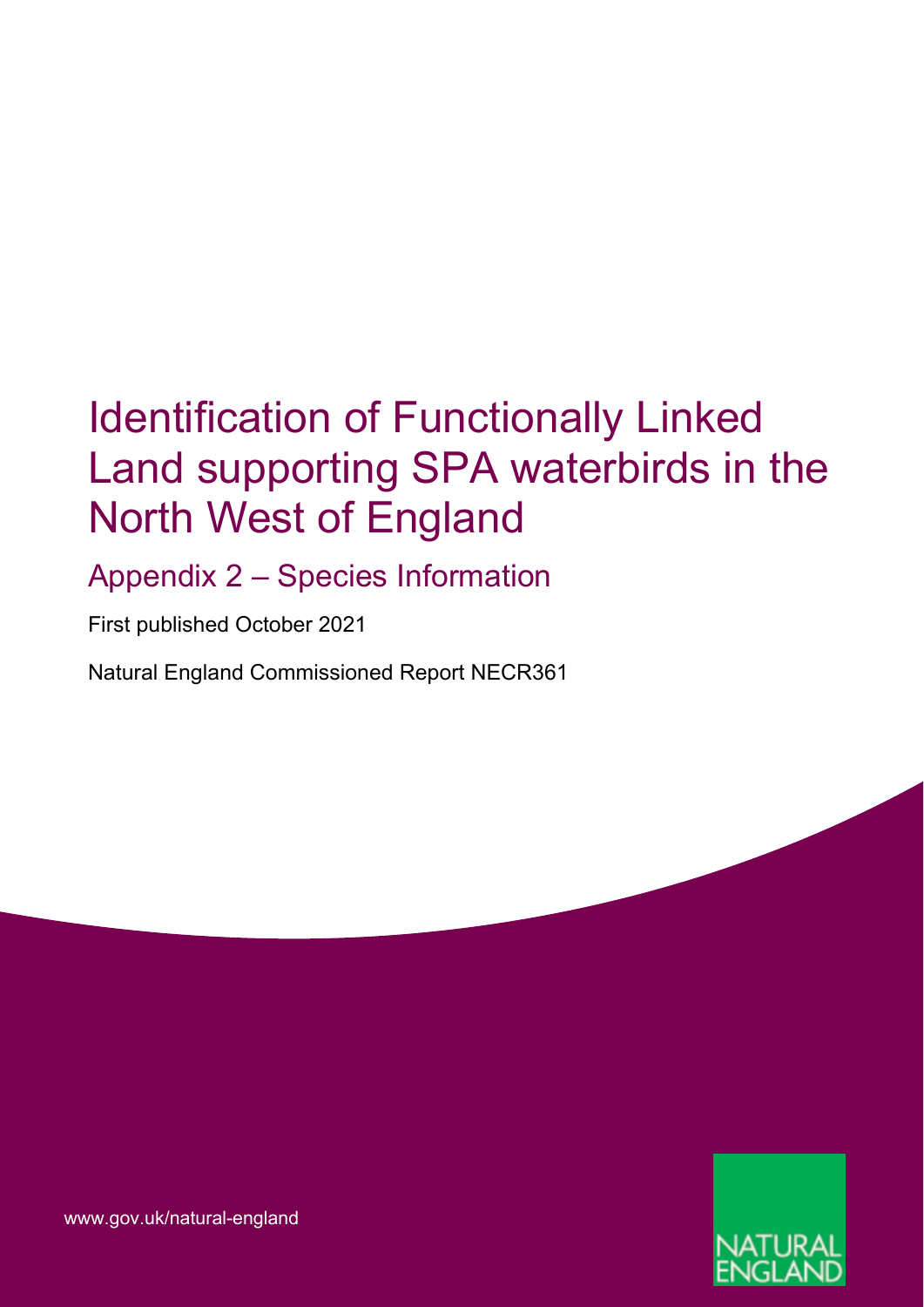| <b>BTO</b> code | <b>Species</b>                                           | 0.5% population |
|-----------------|----------------------------------------------------------|-----------------|
| <b>BA</b>       | <b>Bar-tailed Godwit</b>                                 | 250             |
| <b>BS</b>       | <b>Bewick's Swan</b>                                     | 22              |
| <b>BH</b>       | <b>Black-headed Gull</b>                                 | 1000            |
| <b>BW</b>       | <b>Black-tailed Godwit</b>                               | 195             |
| QN              | <b>Brent Goose (Light-bellied</b><br>of Nearctic origin) | 8               |
| <b>CM</b>       | <b>Common Gull</b>                                       | 1000            |
| <b>CX</b>       | <b>Common Scoter</b>                                     | 650             |
| <b>CN</b>       | <b>Common Tern</b>                                       | 150             |
| CA              | Cormorant                                                | 310             |
| <b>CU</b>       | <b>Curlew</b>                                            | 600             |
| <b>DN</b>       | <b>Dunlin</b>                                            | 1000            |
| E.              | <b>Eider</b>                                             | 365             |
| <b>GP</b>       | <b>Golden Plover</b>                                     | 1000            |
| <b>GN</b>       | Goldeneye                                                | 95              |
| GG              | <b>Great Crested Grebe</b>                               | 85              |
| <b>TA</b>       | <b>Green-winged Teal</b>                                 | 0.16            |
| <b>HW</b>       | <b>Great White Egret</b>                                 | 0.5             |
| <b>GK</b>       | <b>Greenshank</b>                                        | $\overline{4}$  |
| GV              | <b>Grey Plover</b>                                       | 165             |
| <b>HG</b>       | <b>Herring Gull</b>                                      | 1000            |
| KN              | <b>Knot</b>                                              | 1000            |
| L.              | Lapwing                                                  | 1000            |
| <b>LB</b>       | <b>Lesser Black-backed Gull</b>                          | 600             |
| ET              | <b>Little Egret</b>                                      | 55              |
| LU              | <b>Little Gull</b>                                       | 106             |
| <b>LX</b>       | <b>Little Stint</b>                                      | 0.5             |
| <b>MA</b>       | <b>Mallard</b>                                           | 1000            |
| MU              | <b>Mediterranean Gull</b>                                | 20              |
| OC              | Oystercatcher                                            | 1000            |
| PG              | <b>Pink-footed Goose</b>                                 | 1000            |
| <b>PT</b>       | <b>Pintail</b>                                           | 100             |
| <b>RM</b>       | <b>Red-breasted Merganser</b>                            | 50              |
| <b>RH</b>       | <b>Red-throated Diver</b>                                | 105             |
| <b>RK</b>       | <b>Redshank</b>                                          | 470             |
| <b>NG</b>       | <b>Ring-necked Duck</b>                                  | 0.008           |
| <b>RP</b>       | <b>Ringed Plover</b>                                     | 210             |
| <b>RU</b>       | <b>Ruff</b>                                              | 4.5             |
| SS              | <b>Sanderling</b>                                        | 100             |
| <b>TE</b>       | <b>Sandwich Tern</b>                                     | 0.5             |
| <b>SP</b>       | <b>Scaup</b>                                             | 19.5            |
| SU              | <b>Shelduck</b>                                          | 235             |
| NB              | Spoonbill                                                | 0.5             |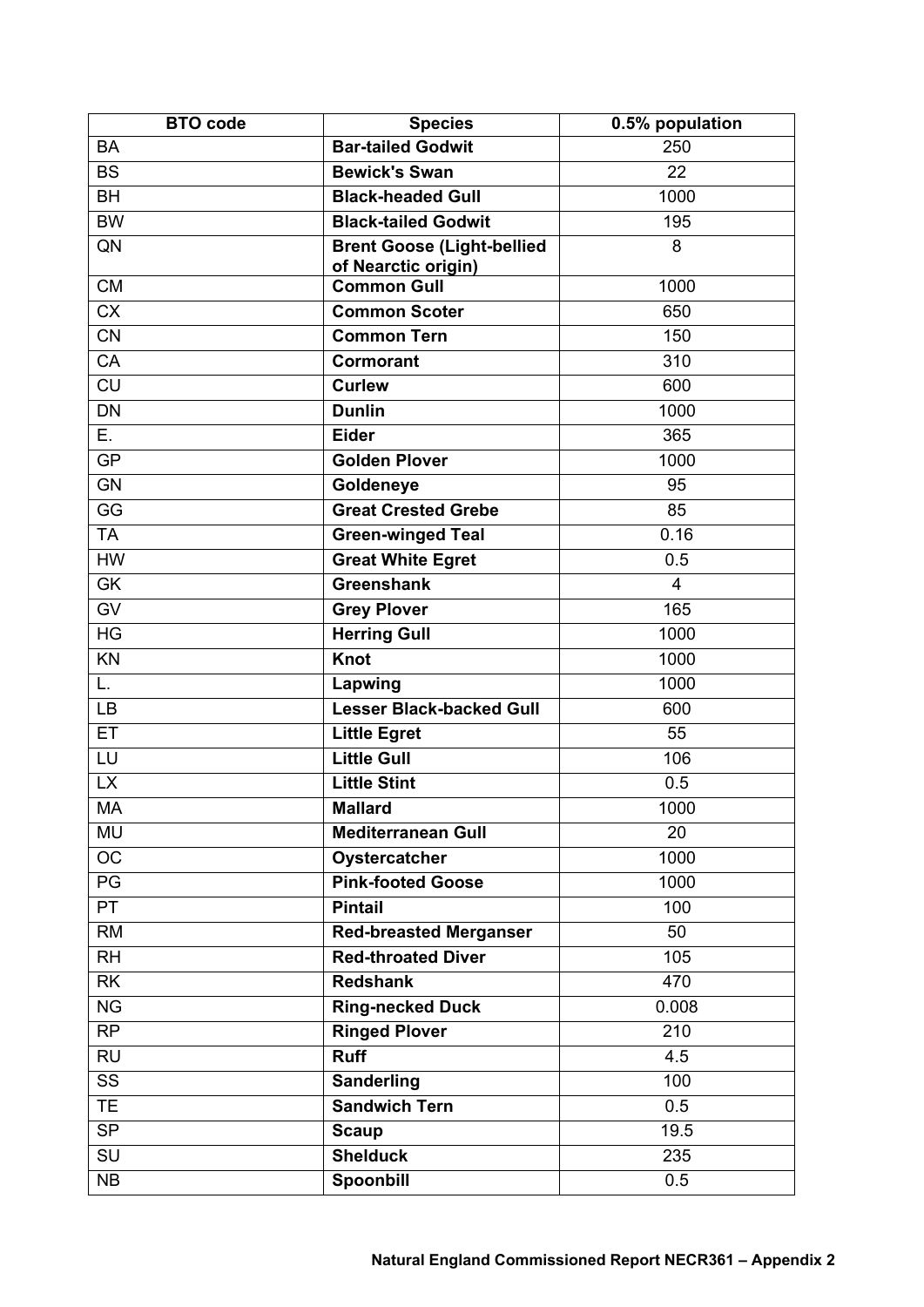| DR        | <b>Spotted Redshank</b> | 0.5  |
|-----------|-------------------------|------|
|           | Teal                    | 1000 |
|           | <b>Turnstone</b>        | 200  |
| <b>WM</b> | Whimbrel                | 0.5  |
| <b>WS</b> | <b>Whooper Swan</b>     | 80   |
| <b>WN</b> | Wigeon                  | 1000 |

**Note:** These are derived from the population estimates in the 2018/19 WeBS report: Frost, T.M., Calbrade, N.A., Birtles, G.A., Mellan, H.J., Hall, C., Robinson, A.E., Wotton, S.R., Balmer, D.E. and Austin, G.E. 2020. Waterbirds in the UK 2018/19: The Wetland Bird Survey. BTO, RSPB and JNCC, in association with WWT. British Trust for Ornithology, **Thetford** 

**Note 2:** Common tern population estimate has been derived from Stroud, D.A., Bainbridge, I.P., Maddock, A., Anthony, S., Baker, H., Buxton, N., Chambers, D., Enlander, I., Hearn, R.D., Jennings, K.R. and Mavor, R., 2016. The status of UK SPAs in the 2000s: the Third Network Review, p107 and 912

**Note 3:** Little Gull have no GB population estimate, so the 0.5% figure comes from the Mersey Narrows and North Wirral Foreshore SPA citation, which is the smallest of the populations cited in all the SPA's in this study.